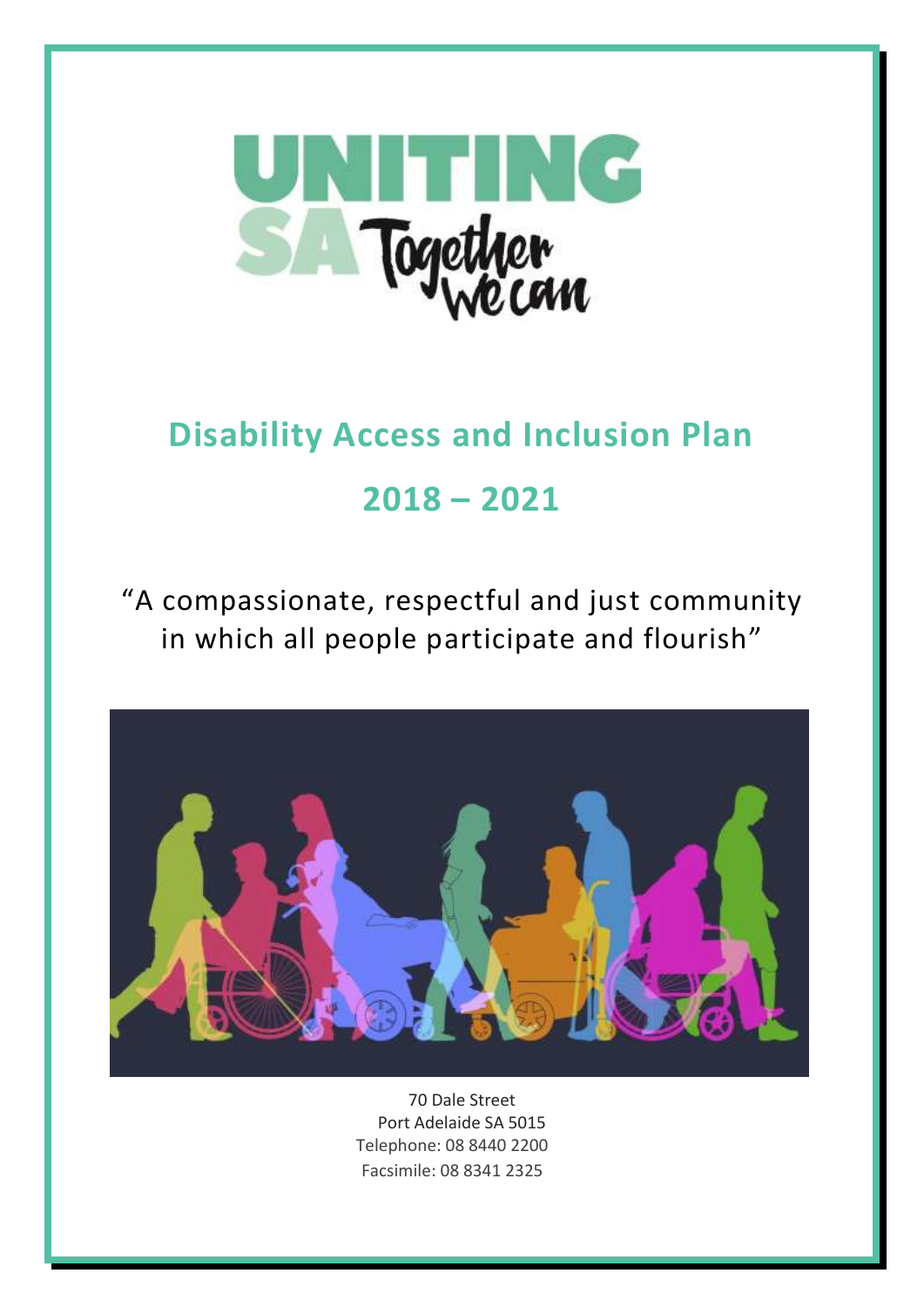## **Contents**

| <b>Chief Executive's Foreword</b>                      | Page 3  |
|--------------------------------------------------------|---------|
| <b>Our Business</b>                                    | Page 4  |
| Disability access and inclusion context                | Page 6  |
| What does a disability access and inclusion plan do?   | Page 7  |
| UnitingSA will conduct its business                    | Page 8  |
| Acknowledgements                                       | Page 8  |
| <b>Further information</b>                             | Page 8  |
| Outcome 1 - Inclusive and accessible communities       | Page 9  |
| Outcome 2 – Economic security and employment           | Page 10 |
| Outcome 3 – Rights protection, justice and legislation | Page 11 |
| Outcome 4 – Personal and community support             | Page 12 |
| Outcome $5 -$ Learning and skills                      | Page 13 |
| Outcome 6 - Health and wellbeing                       | Page 15 |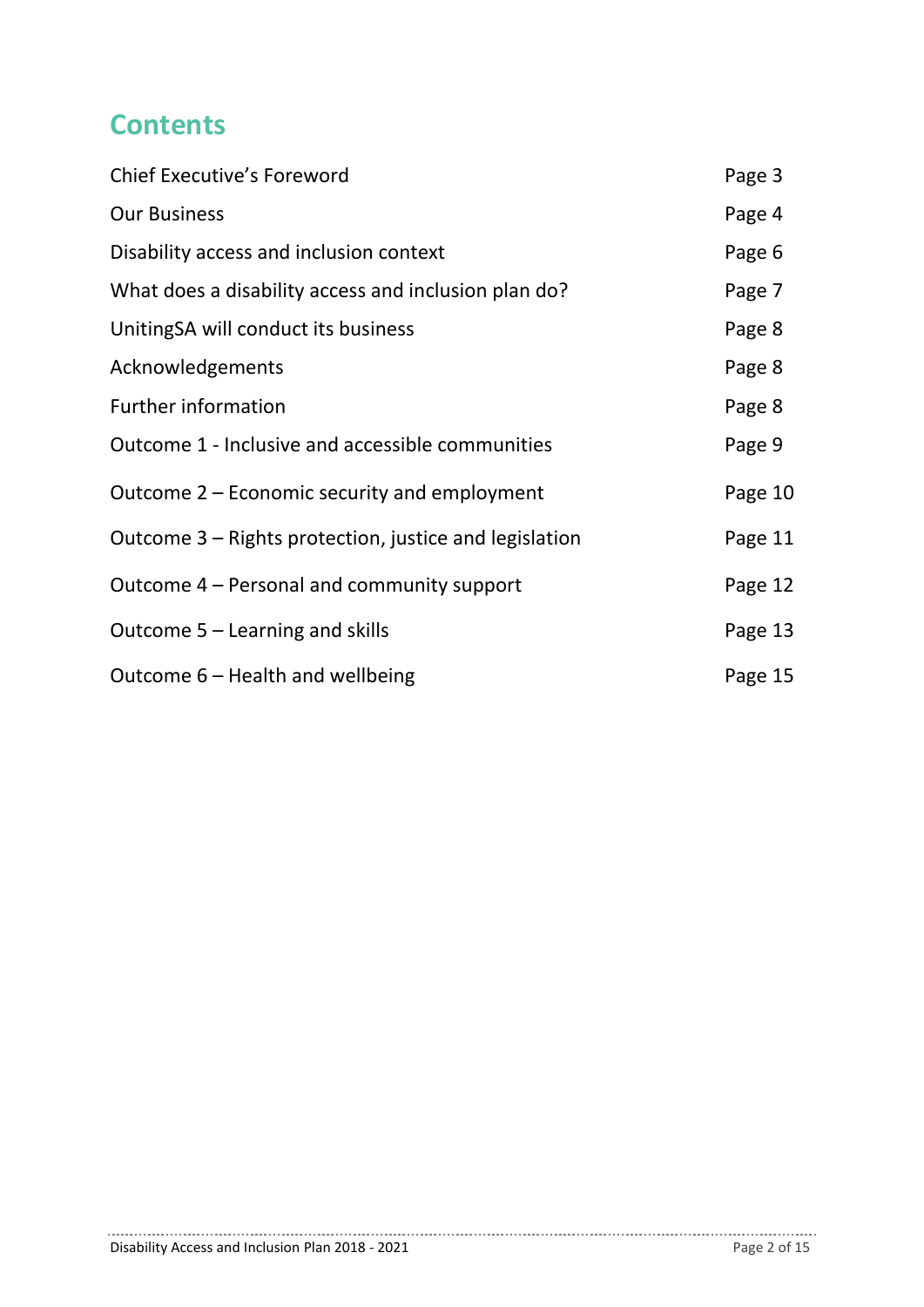## **Chief Executive's Foreword**



UnitingSA aims for excellence in service delivery. The Board and management of UnitingSA are committed to practices that promote a compassionate, respectful and just community in which all people participate and flourish. UnitingSA is proud to have developed this Disability Access and Inclusion Plan as part of the organisations overall commitment to quality service provision and to assist people to overcome barriers to living life to the full.

This UnitingSA Disability Access and Inclusion Plan is integrated within our Strategic Plan and provides a framework that will support management and employees in meeting the requirements of legislation, whilst striving for best practice. This plan will support us to help build strong communities which are inclusive and which celebrate diversity. The UnitingSA Disability Access and Inclusion Plan is based on six key outcomes:

#### **Outcome 1: Inclusive and accessible communities**

People with disability live in accessible and well-designed communities with opportunity for full inclusion in social, economic, sporting and cultural life.

#### **Outcome 2: Economic security and employment**

People with disability, their families and carers have economic security, enabling them to plan for the future and exercise choice and control over their lives.

#### **Outcome 3: Rights protection, justice and legislation**

People with disability have their rights promoted, upheld and protected.

#### **Outcome 4: Personal and community support**

People with disability, their families and carers have access to a range of supports to assist them to live independently and actively engage in their communities.

#### **Outcome 5: Learning and skills**

People with disability achieve their full potential through their participation in an inclusive high-quality education system that is responsive to their needs.

#### **Outcome 6: Health and wellbeing**

People with disability attain the highest possible health and wellbeing outcomes throughout their lives.

The Quality, Safety and Risk Management Council endorse the UnitingSA Disability Access and Inclusion Plan. This plan has been developed in consultation with employees, key stakeholders within UnitingSA and government agencies.

Yours sincerely

**Libby Craft** Chief Executive Officer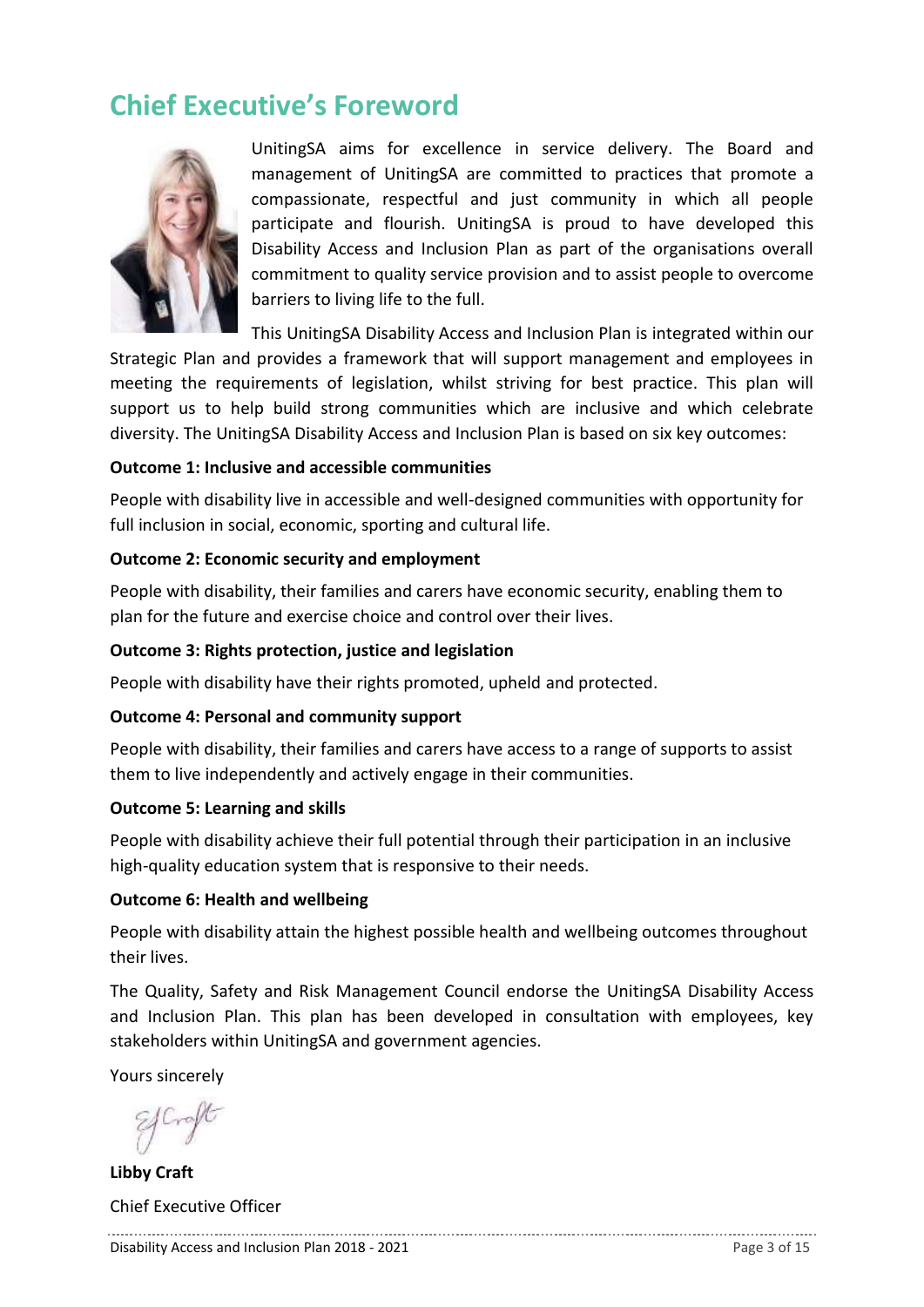## **Our Business**

UnitingSA, established in 1919, is a South Australian based community service agency of the Uniting Church. UnitingSA seeks to work in partnership with clients and others in the community, to empower individuals, strengthen families and build communities.

UnitingSA's main areas of work include:

- aged care;
- employment and training;
- social housing and homelessness;
- supporting people who have a disability;
- supporting people who have a mental illness;
- supporting people from culturally and linguistically diverse backgrounds, and
- vulnerable young people, adults and families.

## **Our Vision**

A compassionate, respectful and just community in which all people participate and flourish.

### **Our Mission**

UnitingSA is an influential and vibrant organisation providing services to the community and empowering people.

### **Our Values**

- Respect
- Compassion
- Courage
- Integrity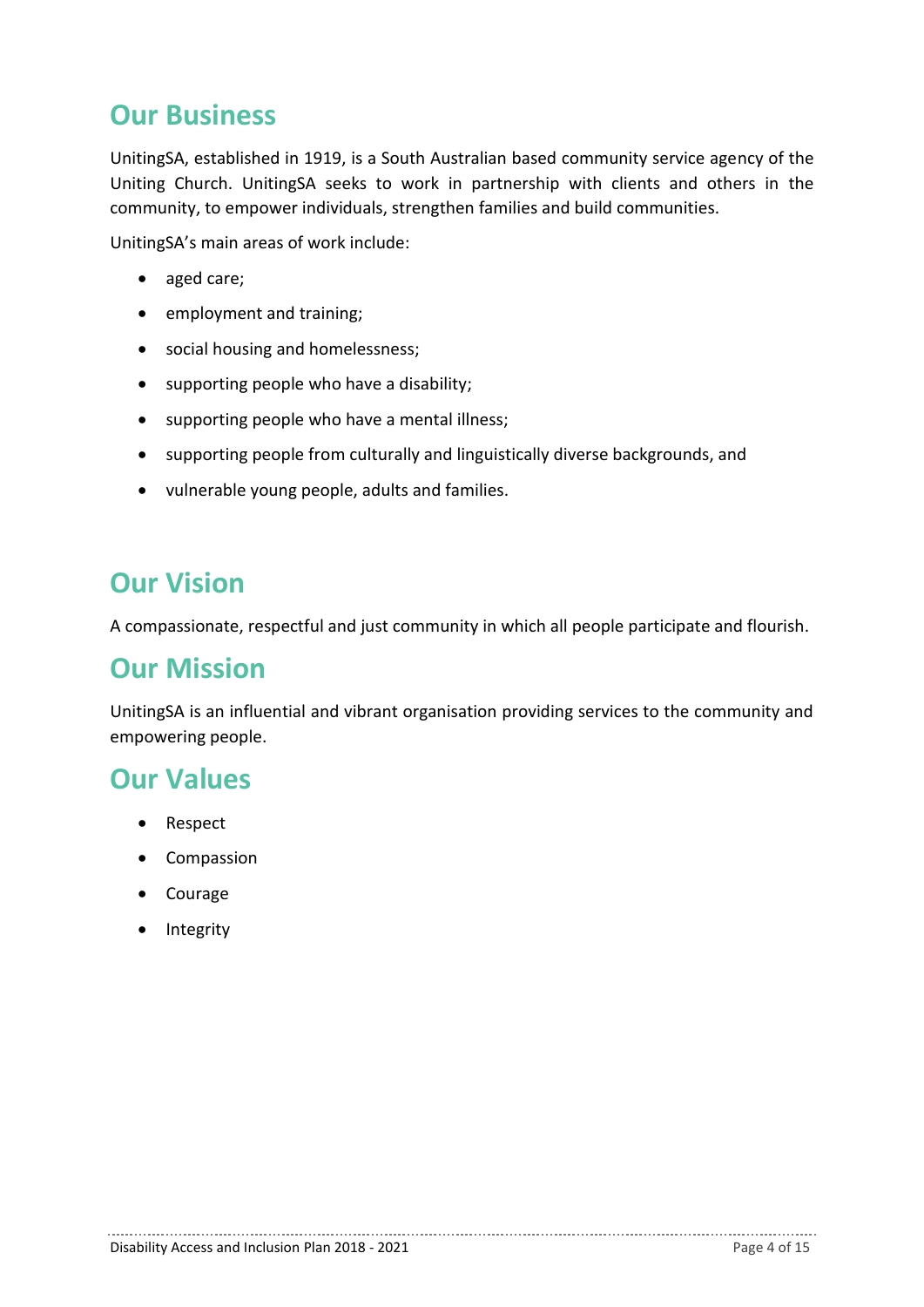## **Goals and Organisational Strategies**

### **Goal 1 Partner with people to ensure their inclusion, independence and wellbeing**

- Create strategic partnerships and collaborate to develop solutions.
- Identify and strengthen services that add value for our customers.
- Speak out on matters of injustice and inequity.
- Build partnerships with, and support aspirations of, Aboriginal and Torres Strait Islander peoples.

### **Goal 2 Design and deliver customer orientated services and supports in aged care, housing and community services**

- Implement the Aged Care Master Plan to revitalise and build aged care infrastructure to contemporary standards that meet and exceed consumer expectations.
- Offer a seamless continuum of care for older people and increase the number and range of in-home services.
- Develop and implement the Housing Action Plan.
- Continue to be a leading provider of community mental health services.
- Revitalise and increase our community housing portfolio.

#### **Goal 3 Drive a dynamic and sustainable business**

- Prepare the organisation for the future.
- Develop our business culture aligned with mission and values.
- Increase the number and range of viable and sustainable services and programs.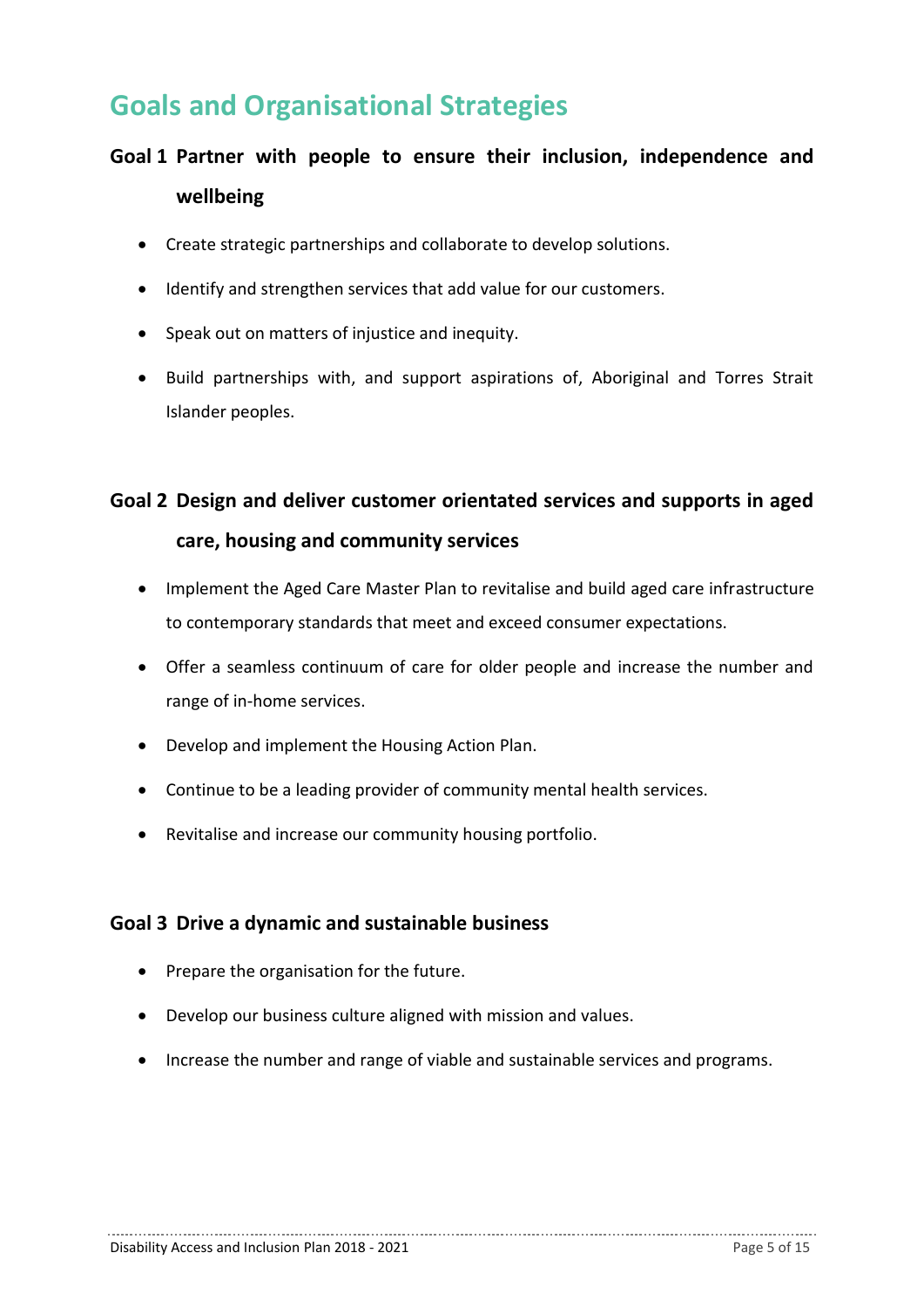## **Disability Access and Inclusion Context**

In keeping with the principles of the Convention on the Rights of Persons with Disabilities (CRPD): "The Convention follows decades of work by the United Nations to change attitudes and approaches to persons with disabilities. It takes to a new height the movement from viewing persons with disabilities as "objects" of charity, medical treatment and social protection towards viewing persons with disabilities as "subjects" with rights, who are capable of claiming those rights and making decisions for their lives based on their free and informed consent as well as being active members of society." Quote from: Department of Economic and Social Affairs.

#### **UnitingSA is committed to supporting the eight guiding principles that underlie the Convention and each one of its specific articles:**

- 1. Respect for inherent dignity, individual autonomy including the freedom to make one's own choices, and independence of persons.
- 2. Non-discrimination.
- 3. Full and effective participation and inclusion in society.
- 4. Respect for difference and acceptance of persons with disabilities as part of human diversity and humanity.
- 5. Equality of opportunity.
- 6. Accessibility.
- 7. Equality between men and women.
- 8. Respect for the evolving capacities of children with disabilities and respect for the right of children with disabilities to preserve their identities.

#### **UnitingSA also acknowledges that people with disability:**

- 1. Are individuals, no matter how they acquired their disability, what sort of disability they have or how severe the disability.
- 2. Have the same human rights and responsibilities as any member of the Australian community.
- 3. Have the same rights as any member of the Australian community to realise their potential for intellectual, physical, social, emotional, sexual and spiritual development.
- 4. Have the same rights as any member of the Australia community to make their own decisions about their lifestyle.
- 5. Have a right to be protected from neglect, abuse, intimidation and exploitation.
- 6. Have the same rights as any member of the Australian community to the assistance and support that will enable them to exercise their rights, discharge their responsibilities and attain a fulfilling quality of life.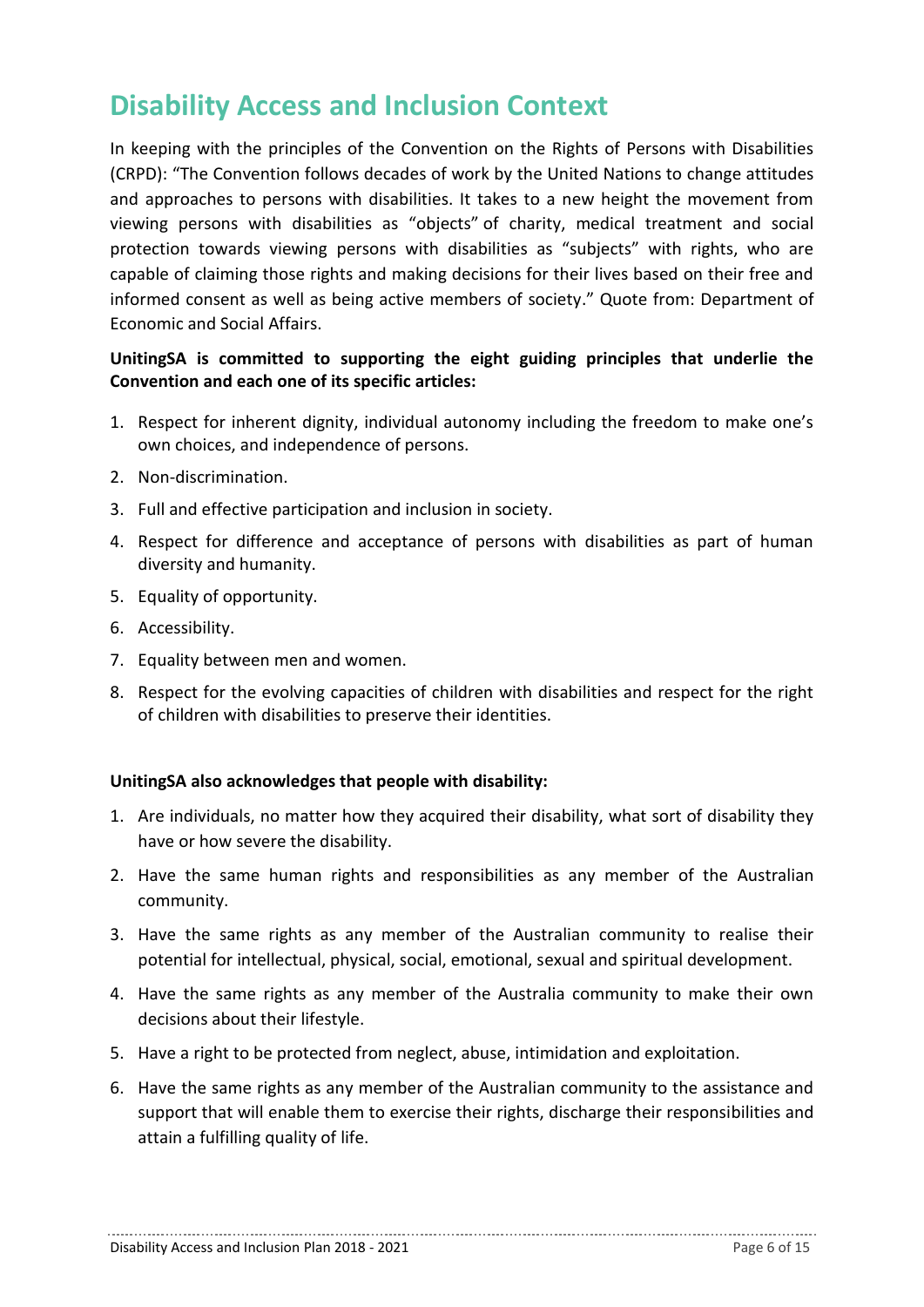## **What does a disability access and inclusion plan do?**

- Shows commitment and eliminates discrimination;
- Promotes principles of access and equity
- Achieves service goals
- Benefits customers, residents and employees;
- Assists our organisation to comply with the Commonwealth Disability Discrimination Act (1992) and minimises the need for complaints.
- Assists UnitingSA to manage services to support the Convention on the Rights of Persons with Disabilities (CRPD)



...............................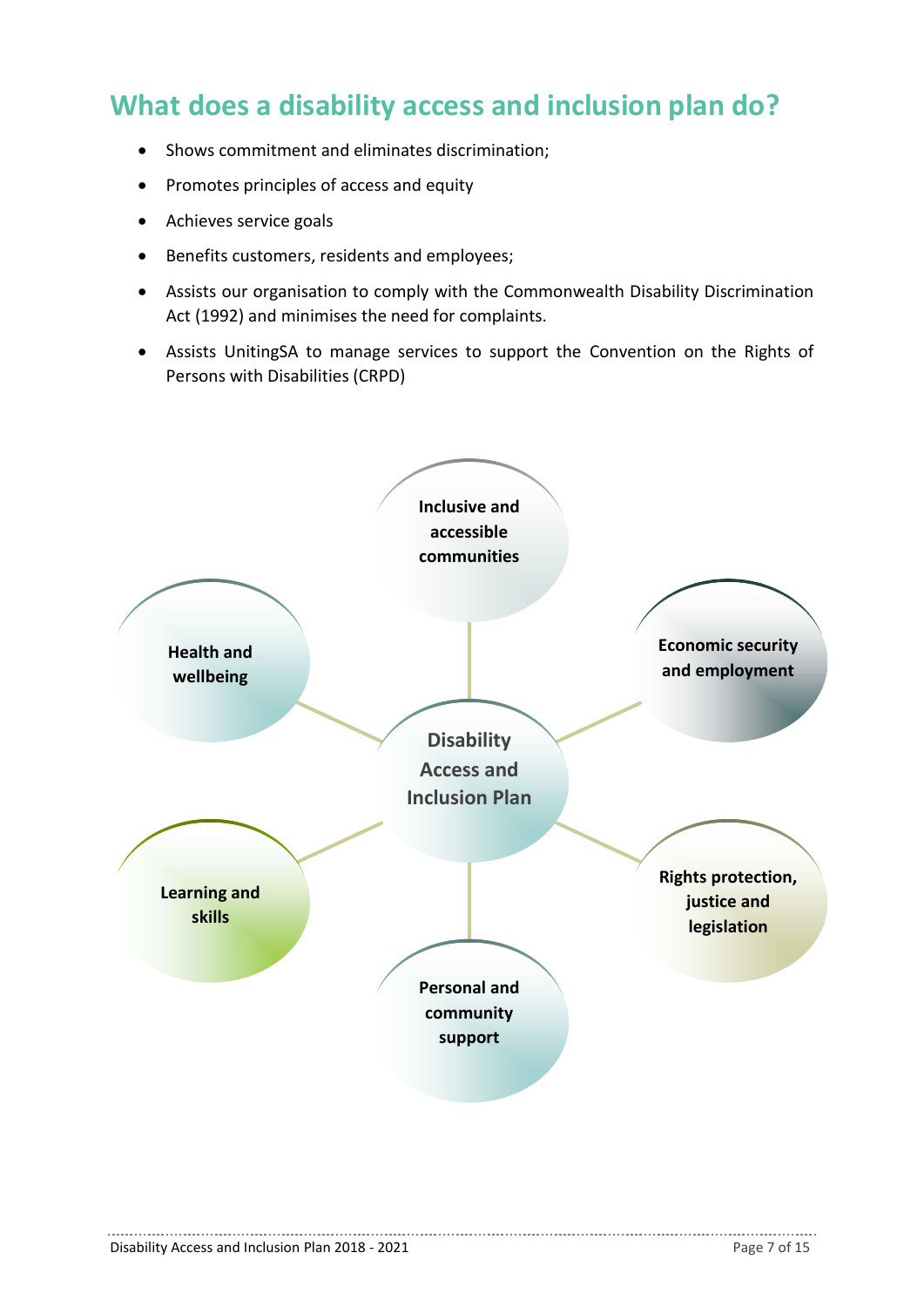### **UnitingSA will conduct its business in a way that:**

- Promotes an increased awareness of the rights, needs and contribution by people with disability as valued members of the community.
- Supports access and equity for all South Australians with disability and prevents discrimination on the basis of age, gender, sexuality, religion, language and culture.
- Ensures that the interests of people with disability are always considered in the codesign, planning and provision of services.
- Takes reasonable measures to make the physical environment accessible and provides access to information and communication for people with disability.
- Help us work collaboratively with people with disability and in partnerships with other agencies and disability advocacy groups, to ensure levels of service are appropriate to the needs of people with disability can be provided.
- Actively promotes equal opportunities for people with disability in the field of employment or volunteering options. UnitingSA will negotiate reasonable accommodation workplace adjustments when required and draw upon appropriate expertise of UnitingSA services.
- Actively seeks and responds to customer feedback.
- Promotes supported businesses within Australian Disability Enterprises.
- Ensures training of employees and volunteers involved in the planning and provision of programs and services as important elements of promoting full participation and equality for people with disability.
- Advances equal opportunity for people with disability by striving for continuous quality improvement in the implementation of disability action plans;
- Supports the Convention on the Rights of Persons with Disabilities (CRPD).

## **Acknowledgements**

This Disability Access and Inclusion Plan was developed by a working party in consultation with the Department of Human Services.

Further information is available by contacting:

Manager Quality, telephone 8440 2255 or Website http:/[/www.unitingsa.com.au](http://www.unitingsa.com.au/)

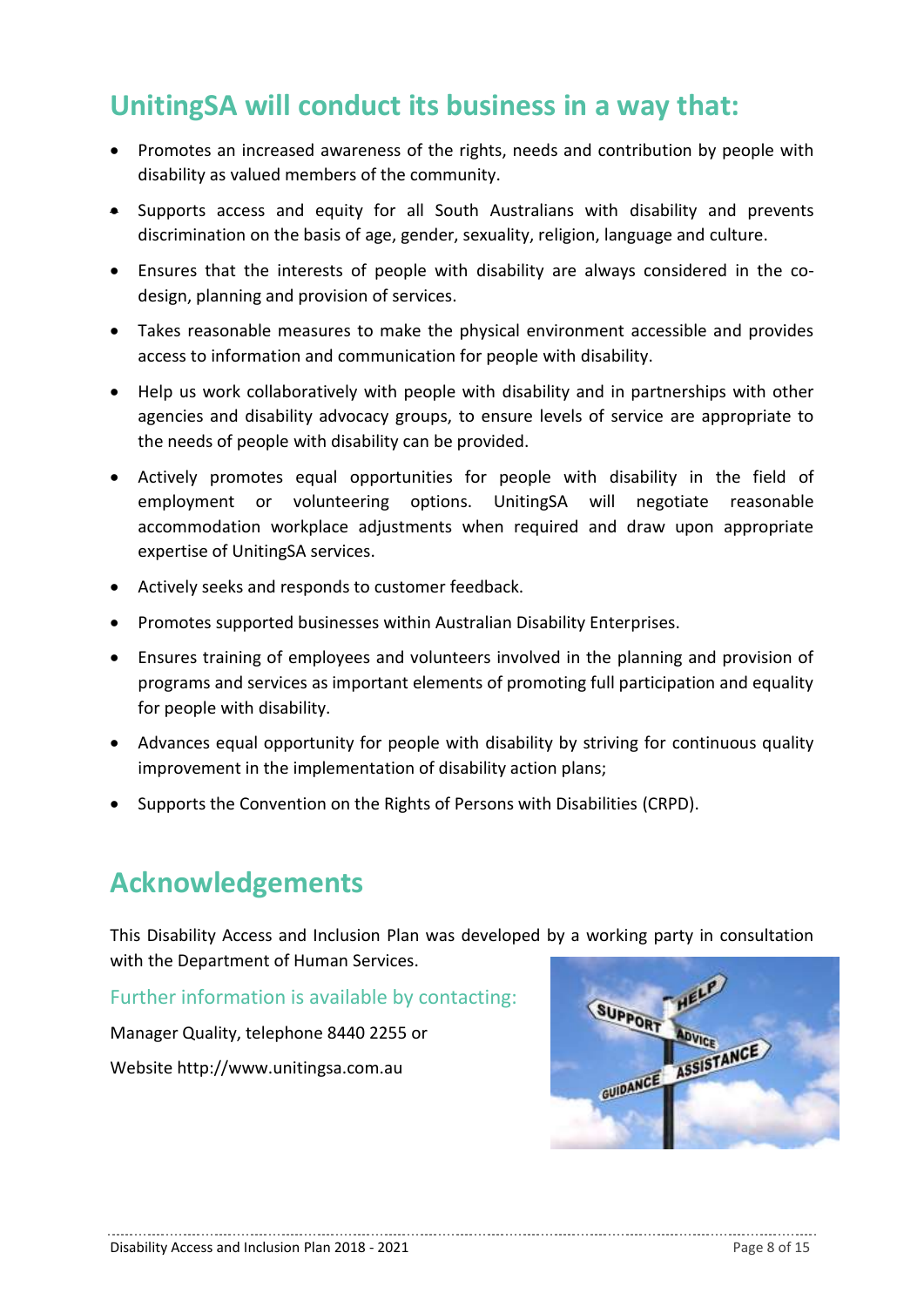## **Outcome 1 - Inclusive and accessible communities**

People with disability live in accessible and well-designed communities with opportunity for full inclusion in social, economic sporting and cultural life.

|              | <b>Actions</b>                                                                                                                                                                                                                                                                                                                  | <b>Responsibility</b>                                                    | <b>Review</b><br><b>Timeframe</b> | <b>Measurable Target</b>                                                                                                                                                                                             |
|--------------|---------------------------------------------------------------------------------------------------------------------------------------------------------------------------------------------------------------------------------------------------------------------------------------------------------------------------------|--------------------------------------------------------------------------|-----------------------------------|----------------------------------------------------------------------------------------------------------------------------------------------------------------------------------------------------------------------|
| $\mathbf{1}$ | Appropriate building designs standards that include access and mobility<br>requirements will be used when considering purchasing or leasing any<br>new UnitingSA properties. A checklist will be used when considering<br>current building access issues and future decision making when<br>purchasing or leasing new buildings | <b>Manager Property</b><br>Services and WH&S<br>Manager                  | <b>July 2021</b>                  | The 'Occupation of New Premises<br>(WH&S considerations) Procedure is<br>reviewed on a three yearly basis and<br>the Pre-Occupation Checklist<br>updated at the same time to ensure<br>we monitor compliance issues. |
| 2            | Ensure that all building / architect / engineering Consultants consider<br>resident, employee and visitor access and mobility requirements as part<br>of the planning phase for any new projects. All drawings and plans must<br>comply with local Council disability access requirements.                                      | <b>Manager Property</b><br>Services, WH&S<br><b>Manager and Managers</b> | <b>July 2021</b>                  | All new building refurbishments<br>meet disability access requirements.                                                                                                                                              |
| 3            | Maintain website 'accessibility' function on the UnitingSA website.                                                                                                                                                                                                                                                             | <b>Marketing Team</b>                                                    | <b>July 2021</b>                  | Our website has print adjustment<br>icons and includes a 'Facebook' page.                                                                                                                                            |
|              | Develop strategies to increase customer access to social, sporting and<br>cultural life.                                                                                                                                                                                                                                        | Managers                                                                 | <b>July 2021</b>                  | Goals are developed in consultation<br>with customers. Events are<br>promoted.                                                                                                                                       |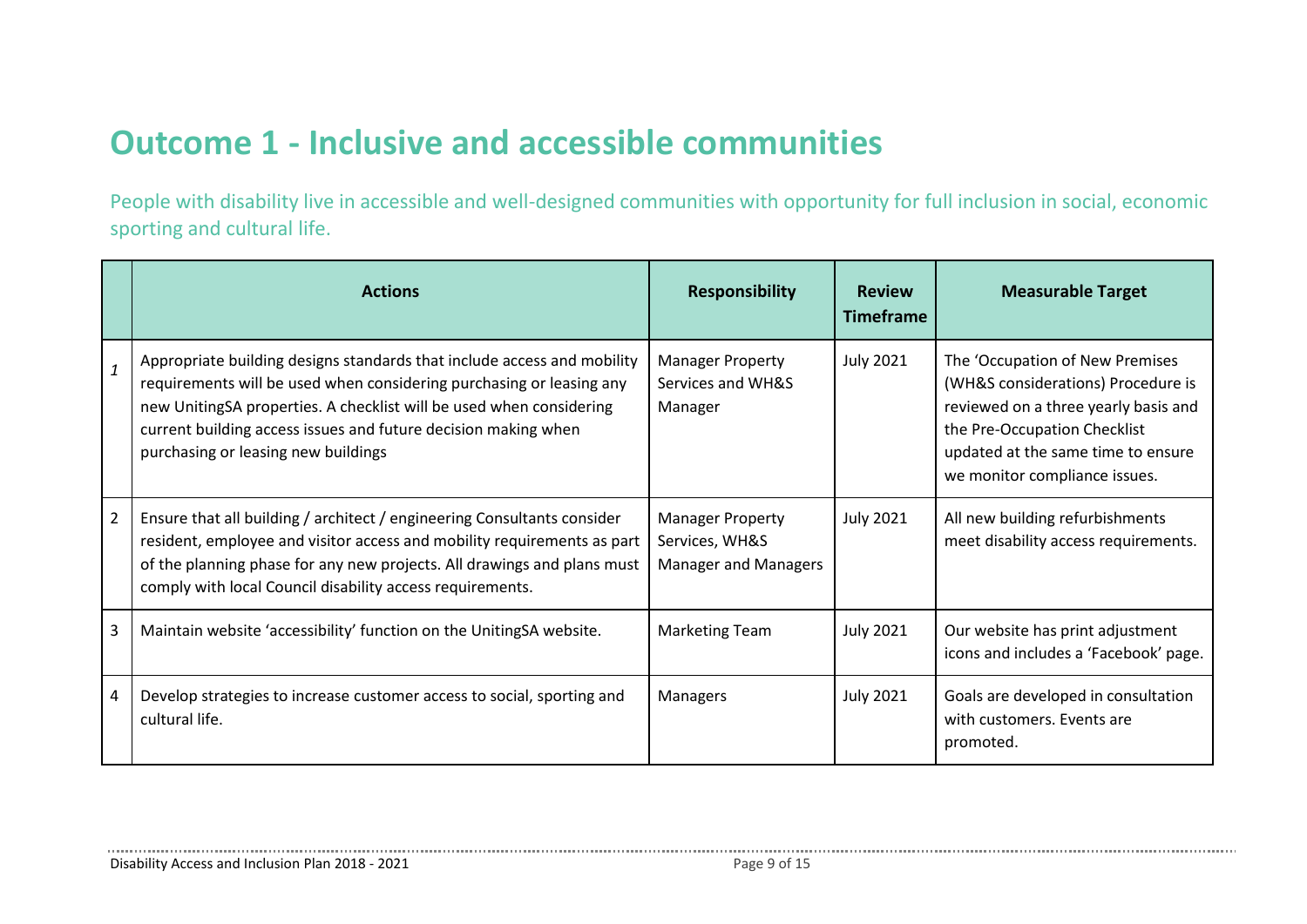## **Outcome 2 – Economic security and employment**

People with disability, their families and carers have economic security, enabling them to plan for the future and exercise choice and control over their lives.

|                | <b>Actions</b>                                                                                                                                                                                                               | <b>Responsibility</b>                                | <b>Review</b><br><b>Timeframe</b> | <b>Measurable Target</b>                                                                                             |
|----------------|------------------------------------------------------------------------------------------------------------------------------------------------------------------------------------------------------------------------------|------------------------------------------------------|-----------------------------------|----------------------------------------------------------------------------------------------------------------------|
| 1              | Ensure that 'reasonable accommodation' workplace adjustments are<br>reviewed or considered when required to support employees and<br>volunteers with disability.                                                             | All Managers and<br>Coordinators                     | <b>July 2021</b>                  | Office equipment is purchased<br>and/or adjusted as required.                                                        |
| $\overline{2}$ | Build Partnerships with disability specific employment and job provider<br>services, to allow streamlined connection to relevant services.                                                                                   | Site specific, Managers<br>and Coordinators          | <b>July 2021</b>                  | Partnerships with, or co- location of<br><b>Disability Employment Network</b><br>services within UnitingSA programs. |
| 3              | Encourage employees to identify disability issues of concern and<br>participate in developing solutions. Address disability issues for new<br>employees and customers at site specific induction / introduction<br>sessions. | Managers and<br>Coordinators                         | <b>July 2021</b>                  | Disability information presented at<br>corporate orientation and site<br>orientation phase.                          |
| 4              | Continue to review all recruitment strategies and advertisements to<br>ensure they provide access options for people with disability.                                                                                        | People and Culture Team                              | <b>July 2021</b>                  | Annual review of employee<br>recruitment strategies.                                                                 |
| 5              | Utilise the Lived Experience workforce to support the organisation with<br>planning, review and the delivery of mental health services.                                                                                      | Consumer Consultant,<br>Managers and<br>Coordinators | <b>July 2021</b>                  | Lived Experience Workforce<br>Procedure has been communicated<br>& strategies implemented.                           |
| 6              | Comply with NDIS Quality and Safeguards Commission Standards and<br>promote customer choice and control within all services.                                                                                                 | Managers and<br>Coordinators                         | <b>July 2021</b>                  | Participation in NDIS audits &<br>outcomes reflect customer needs.                                                   |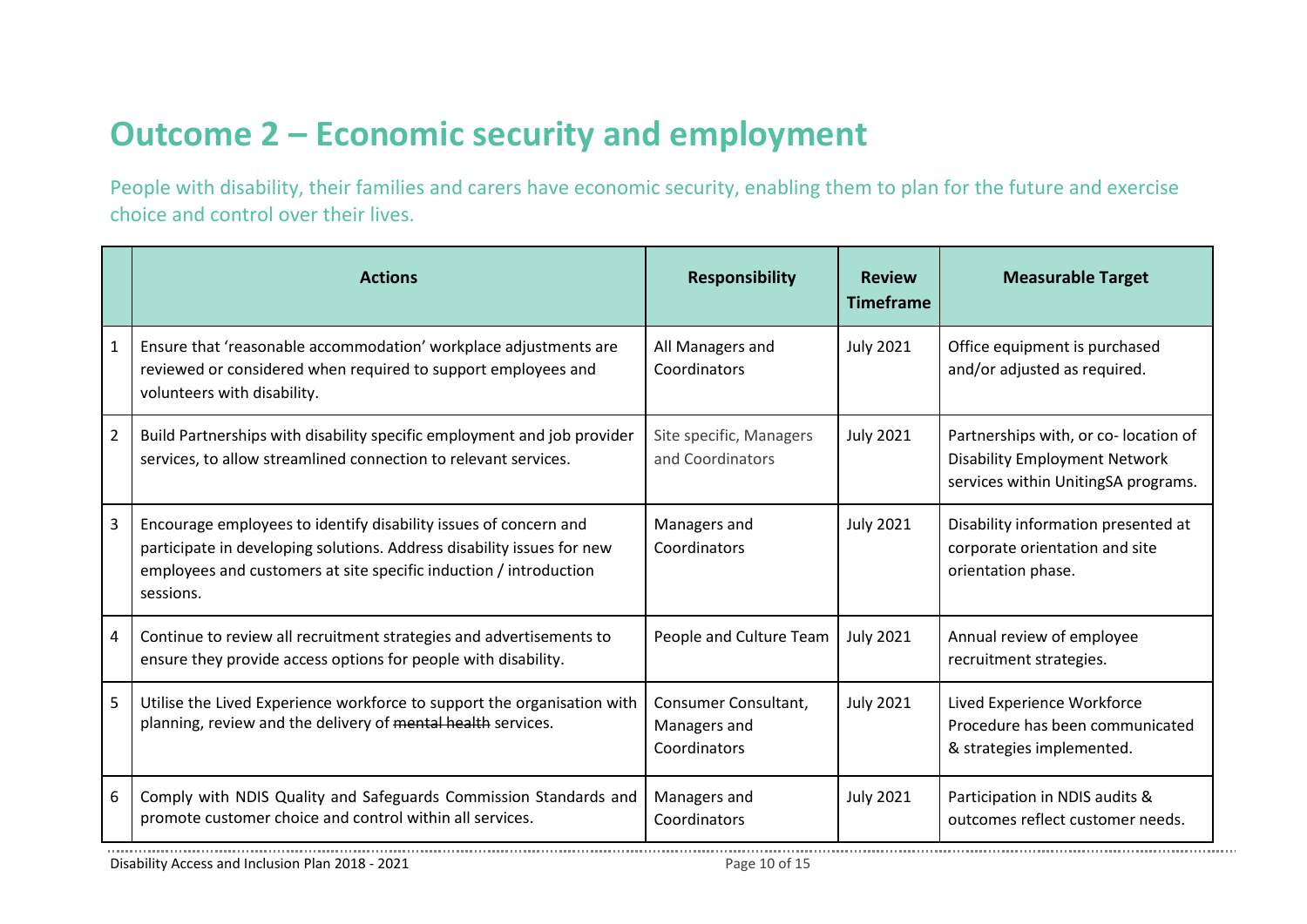## **Outcome 3 – Rights protection, justice and legislation**

People with disability have their rights upheld, promoted and protected.

|                | <b>Actions</b>                                                                                                                                                                                                                                                                                                                                  | <b>Responsibility</b>                                       | <b>Review</b><br><b>Timeframe</b> | <b>Measurable Target</b>                                                                                                                                                   |
|----------------|-------------------------------------------------------------------------------------------------------------------------------------------------------------------------------------------------------------------------------------------------------------------------------------------------------------------------------------------------|-------------------------------------------------------------|-----------------------------------|----------------------------------------------------------------------------------------------------------------------------------------------------------------------------|
| $\mathbf{1}$   | Ensure that all UnitingSA policies are inclusive of people with disability<br>and are not discriminatory in any way. Review policies as part of 3 year<br>review cycle and update to ensure we meet legislative requirements.                                                                                                                   | People and Culture<br>Team & Manager Quality                | <b>July 2021</b>                  | Corporate policies and procedures are<br>checked during review process.                                                                                                    |
| $\overline{2}$ | Ensure that we provide a service environment where risks to the<br>rights and well-being of people with disability receiving supports and<br>services are minimised and ensure that if we become aware of an<br>instance of abuse, neglect or exploitation that we respond promptly<br>with a professional, ethical and compassionate approach. | <b>Executive Managers,</b><br>Managers and<br>Coordinators  | <b>July 2021</b>                  | The Protection & Promotion of Human<br>Rights Procedure & Freedom from<br>Abuse, Neglect and Exploitation<br>Procedure are complied with.                                  |
| 3              | Continue to work with peak disability bodies e.g. National Disability<br>Services, NDIS Quality and Safeguards Commission, Disability<br>Employment Australia (DEA), Mental Health Services and Disability<br><b>Employment Services.</b>                                                                                                       | <b>Executive Managers,</b><br>Managers and<br>Coordinators  | <b>July 2021</b>                  | Ongoing cooperation with peak bodies<br>is maintained. Record how UnitingSA<br>has adapted & responded to<br>continuous improvement initiatives<br>from these Peak Bodies. |
| 4              | Maintain participation in the annual 'Mental Health Services'<br>Conference which addresses current issues in mental health service<br>provision as well as participation in disability services conferences etc.                                                                                                                               | <b>Executive Managers and</b><br>Managers                   | <b>July 2021</b>                  | Participate in Mental Health Week in<br>October each year. Training records<br>record participation in disability<br>services training.                                    |
| 5              | Promote disability awareness via acknowledging and supporting events<br>including Mental Health Week and various disability and Aged Care<br>expos e.g. International Day of Disabled Persons (December 3)                                                                                                                                      | Managers and<br><b>Coordinators &amp; SASI</b><br>Marketing | <b>July 2021</b>                  | 'Upcoming Events' section in Flourish<br>Magazine notes these events.                                                                                                      |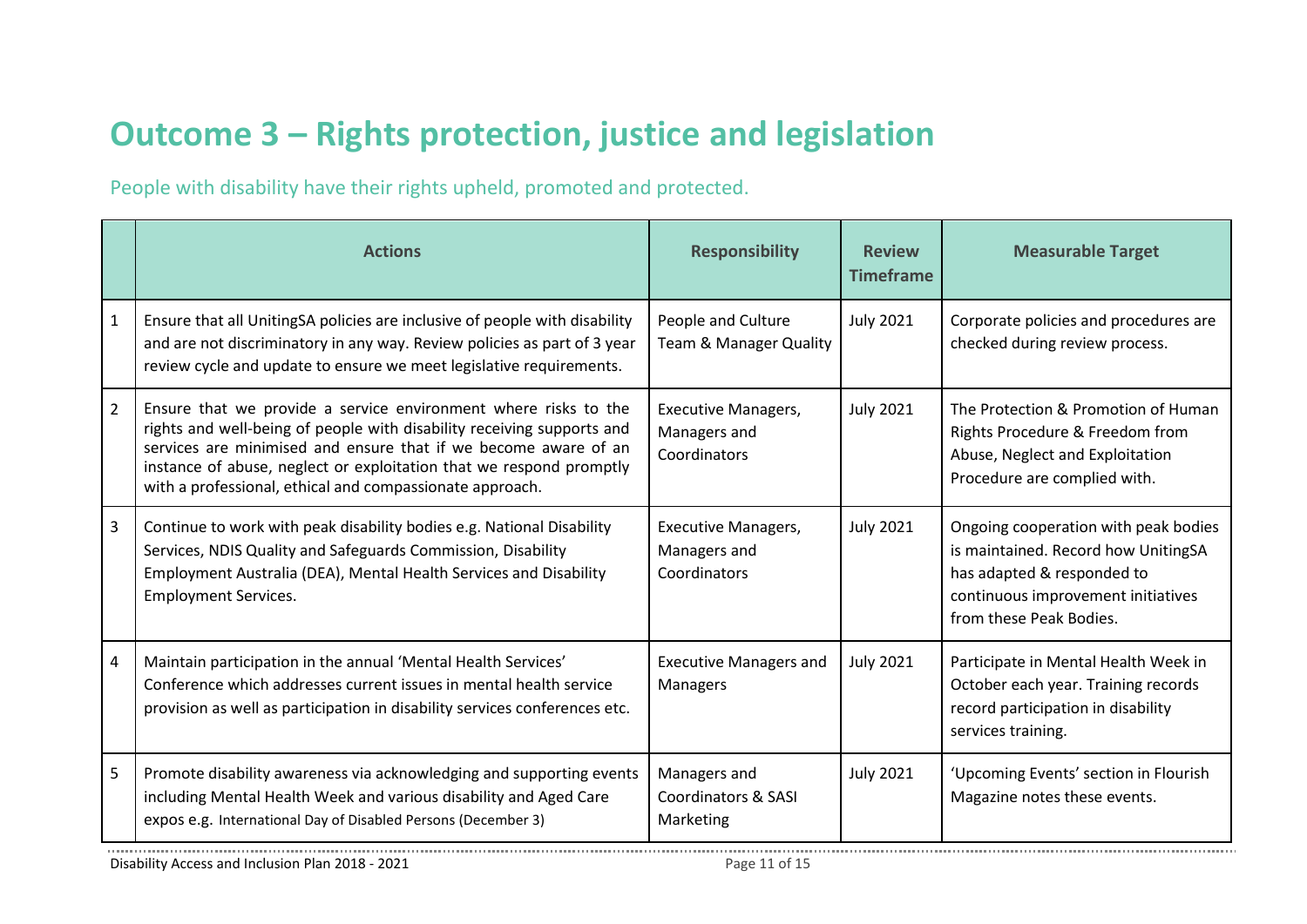## **Outcome 4 – Personal and community support**

People with disability, their families and carers have access to a range of supports to assist them to live independently and actively engage in their communities.

|                | <b>Actions</b>                                                                                                                                                                                                                                                                          | <b>Responsibility</b>                                | <b>Review</b><br><b>Timefra</b><br>me | <b>Measurable Target</b>                                                                                                                                                                     |
|----------------|-----------------------------------------------------------------------------------------------------------------------------------------------------------------------------------------------------------------------------------------------------------------------------------------|------------------------------------------------------|---------------------------------------|----------------------------------------------------------------------------------------------------------------------------------------------------------------------------------------------|
| $\mathbf{1}$   | Develop plain English service information for sites e.g. brochures, posters<br>and booklets. Make changes if necessary for relevant client groups using<br>site specific consumer advisory groups if available. Access brochures in<br>other languages from public sites when required. | Managers,<br>Coordinators &<br><b>Marketing Team</b> | <b>July 2021</b>                      | Corporate Plan, Annual Report, brochures<br>and website include improved visual<br>information.                                                                                              |
| $\overline{2}$ | Continue to support the participation of consumers, Consumer Consultants<br>Peer Support Workers and consumer advisory groups e.g. Co-Design<br>Consumer/Carer Group in planning and decision making processes.                                                                         | Managers and<br>Coordinators                         | <b>July 2021</b>                      | <b>Consumer Consultants and Peer Support</b><br>Workers provide feedback regarding<br>service delivery issues and policy reviews.                                                            |
| 3              | Use customer surveys, focus groups and feedback mechanisms to ensure<br>customer needs are being met regarding access and mobility issues etc. Use<br>information to improve services.                                                                                                  | Managers and<br>Coordinators                         | <b>July 2021</b>                      | Surveys are completed in Aged Care and<br>Community Services sites. Sites have<br>suggestion boxes. Focus Group feedback<br>is communicated to Managers and<br>improvements are implemented. |
| 4              | Maintain person-centred approach to service delivery which is based on<br>the needs and aspirations of the individual, not their disability.                                                                                                                                            | Managers and<br>Coordinators                         | <b>July 2021</b>                      | Individual plans are created in<br>consultation with customers and are<br>reviewed on a regular basis.                                                                                       |
| 5              | Provide care which supports customers to safely reside in their own<br>home/s.                                                                                                                                                                                                          | Managers and<br>Coordinators                         | <b>July 2021</b>                      | Individual plans reflect customer choices<br>and strategies are managed.                                                                                                                     |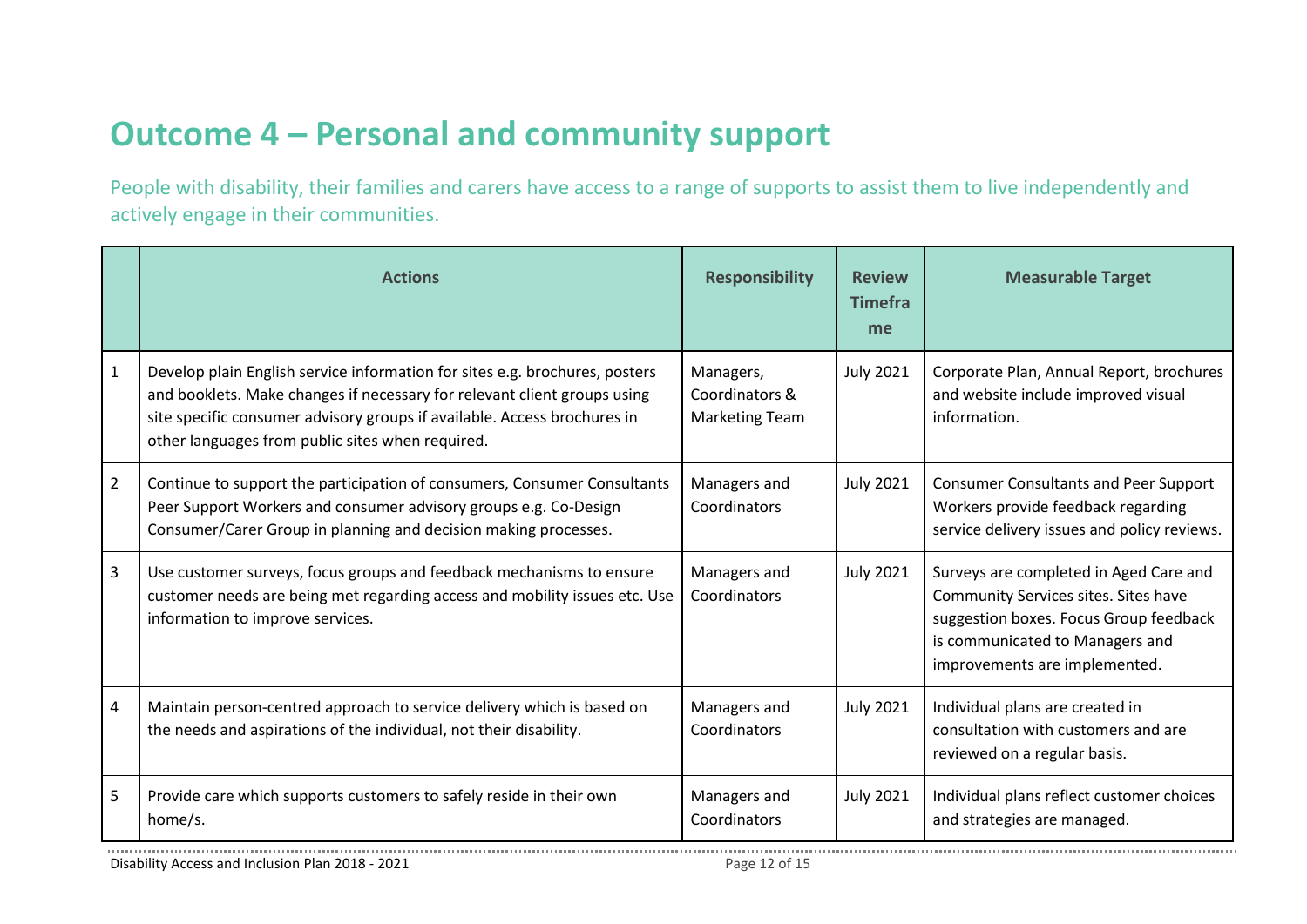## **Outcome 5 – Learning and skills**

People with disability achieve their full potential through their participation in an inclusive, high quality, education system that is responsive to their needs. People with disability have opportunities to continue learning throughout their lives.

|                | <b>Actions</b>                                                                                                                                                                                                     | <b>Responsibility</b>                                        | <b>Review</b><br><b>Timeframe</b> | <b>Measurable Target</b>                                                                                                                                                     |
|----------------|--------------------------------------------------------------------------------------------------------------------------------------------------------------------------------------------------------------------|--------------------------------------------------------------|-----------------------------------|------------------------------------------------------------------------------------------------------------------------------------------------------------------------------|
| 1              | Work with accredited Interpreters and/or Auslan Interpreters when<br>working with people who have a disability from CALD backgrounds and<br>access translating and interpreting services when required.            | Managers,<br>Coordinators and<br><b>Ethnic Link Services</b> | <b>July 2021</b>                  | Ethnic Link Services provide ongoing<br>support for elderly customers over 65<br>years with a disability.<br>The use of Interpreters is included within<br>individual plans. |
| $\overline{2}$ | Promote a positive learning culture for people with disability and<br>opportunities to complete educational courses and 'in house' training.<br>E.g. training provided by Wesley Social Enterprises.               | Managers and<br>Coordinators                                 | <b>July 2021</b>                  | Information is recorded in service<br>recipient files.                                                                                                                       |
| $\overline{3}$ | Increase professional learning opportunities for employees to support<br>their understanding and skills in meeting the needs and aspirations of<br>customers and Supported Employees with special education needs. | Managers and<br>Coordinators                                 | <b>July 2021</b>                  | Training recorded in data base and<br>opportunities advertised in Training<br>Calendar.                                                                                      |
| $\overline{4}$ | People with disability are supported to maintain involvement in<br>education system or vocational options. E.g. Work of Youth Services,<br>24H Youth Accommodation Service and Taperoo Community Centre.           | Managers and<br>Coordinators                                 | <b>July 2021</b>                  | Information recorded in service recipient<br>files. E.g. Certificates of completion or<br>enrolment.                                                                         |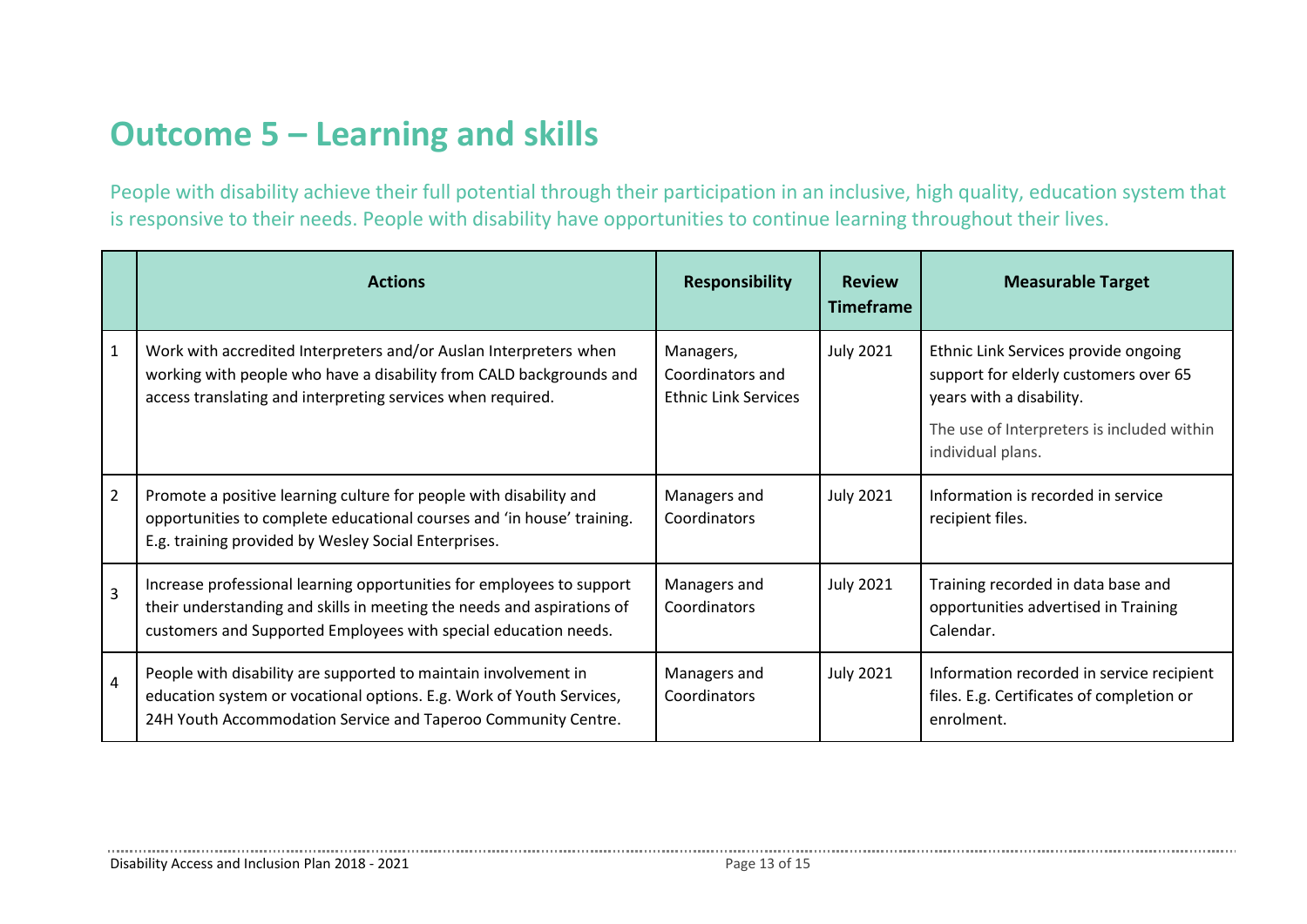| <b>Actions</b>                                                                                                                                                                                                                                                                            | <b>Responsibility</b>                                   | <b>Review</b><br><b>Timeframe</b> | <b>Measurable Target</b>                                                          |
|-------------------------------------------------------------------------------------------------------------------------------------------------------------------------------------------------------------------------------------------------------------------------------------------|---------------------------------------------------------|-----------------------------------|-----------------------------------------------------------------------------------|
| Effective orientation processes as well as ongoing training and<br>development is facilitated to support the growth and development of<br>employees with a Lived Experience of mental illness and/or disability to<br>maximise their participation and contribution within the workforce. | Consumer<br>Consultant,<br>Managers and<br>Coordinators | <b>July 2021</b>                  | Training recorded in TechOne and Mental<br>Health Coalition training is attended. |

## **Working Ideas / Comments / Updates**